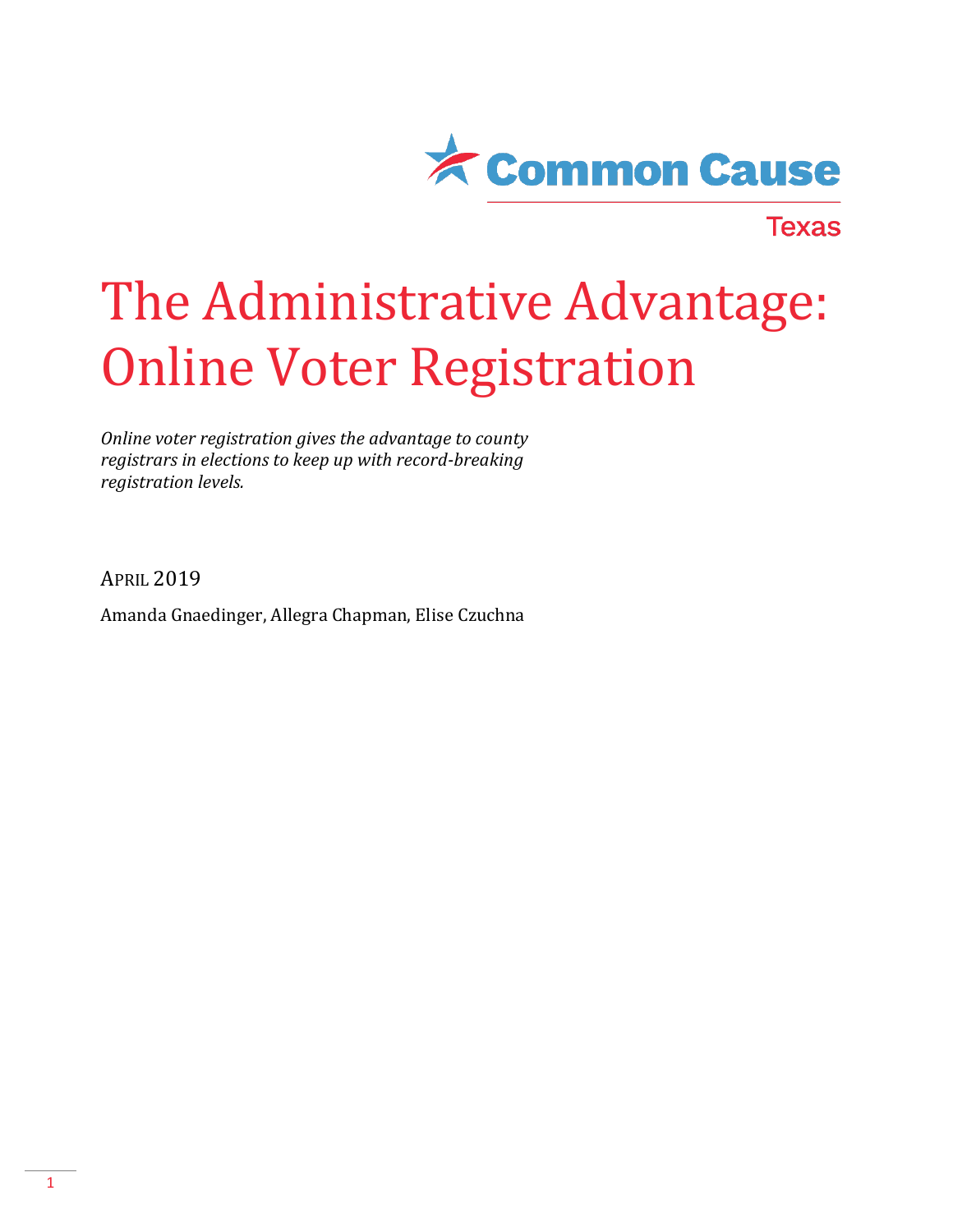# The Administrative Advantage: Online Voter Registration

April 2019

### **Overview**

Most states – 39, plus the District of Columbia – now offer citizens the opportunity to register to vote online. From the state's perspective, providing this opportunity makes good sense: it keeps voter rolls more accurate and up-to-date, it's cheaper than the outdated paper-based method, it's easier for elections officials to administer, and it can be done securely, thereby boosting confidence in our elections systems. There is widespread consensus that online voter registration (OVR) remains a nonpartisan reform without benefit to any single political party or shifts in election outcomes. An analysis of the election outcomes of states with OVR indicates that any apprehension of a state turning Democratic to Republican or vise-versa is ill-founded. In fact, the advantage is truly given to administrators of elections, eligible voters, and the state's budget. Overall, OVR eases administration of voter registration, substantially saves the state and the county money, and accurately and securely verifies voter eligibility.

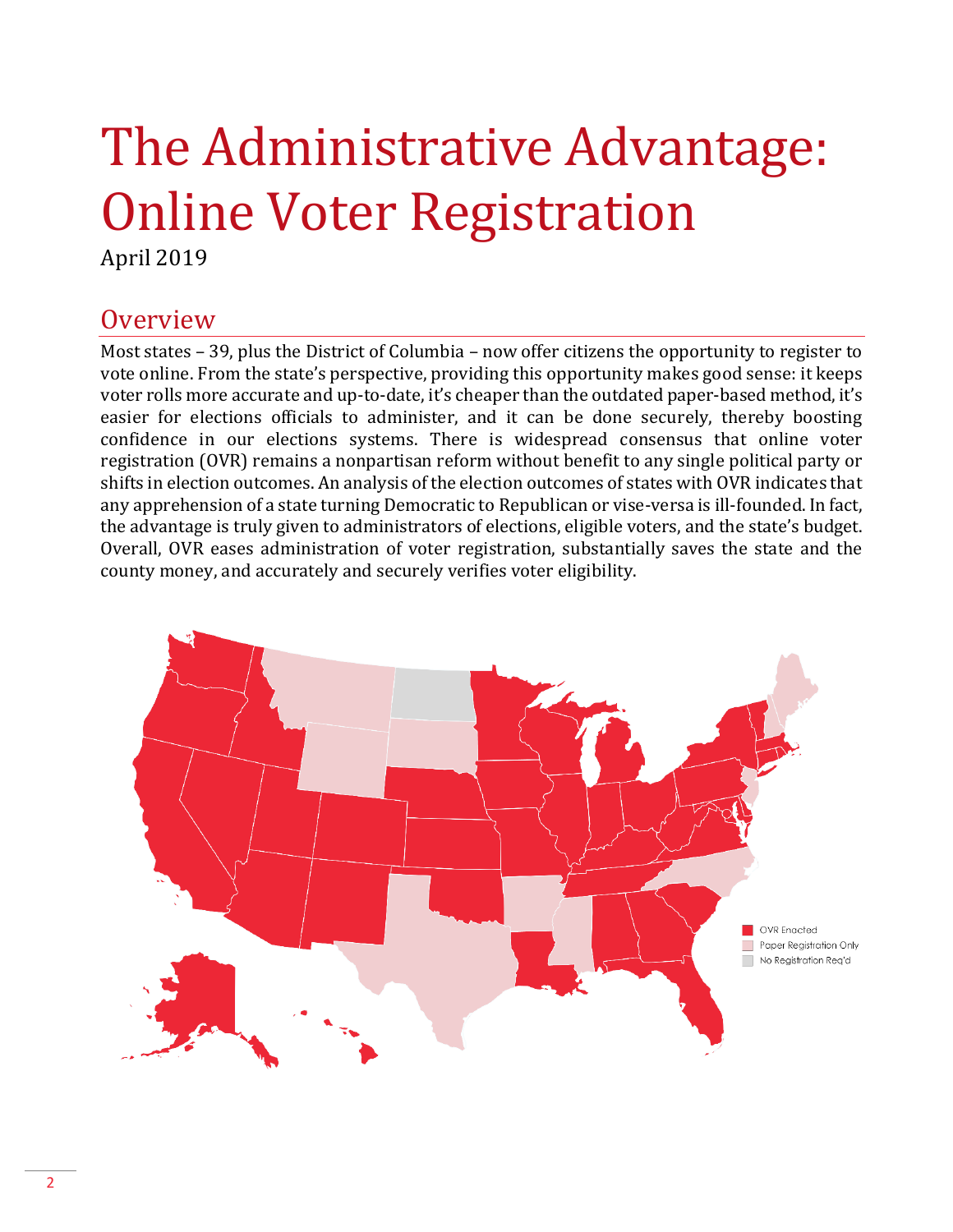## Bipartisan Federal Findings on Online Voter Registration

What's more, the Presidential Commission on Election Administration, the 2014 bipartisan elections commission headed by both Mitt Romney's and then-President Obama's top lawyers, recommends the adoption of OVR. After reviewing a wide body of research, the Commission recommended that states adopt online voter registration as "an invaluable tool for managing the accuracy of voter rolls and reducing the costs of list maintenance."<sup>1</sup> When properly adopted, according to the Commission, OVR ensures that voter registration lists are more accurate, saves counties and states money, and improves the voting experience since voters can immediately verify that the information they transmit is accurately entered into databases.<sup>2</sup> Such verification, moreover, prevents potential back-and-forth between administrators and voters, given that the elections office won't then need to contact a voter to fix potential errors on a registration form.

#### **COMMISSION FINDINGS ON ONLINE VOTER REGISTRATION**<sup>3</sup>

*The Commission received consistently affirmative assessments of the benefits that online registration can provide to the overall objectives of election administration. An online voter registration system:*

- Reduces the high potential for error that exists with traditional paper-based systems;
- Saves jurisdictions a significant amount of money;
- Increases the accuracy and currency of the voter rolls, thereby reducing delays and congestion at polling places; and
- Improves the voter experience because voters get immediate feedback when they are registered or when their information (e.g., address, party, etc.) has been updated.

## Accurate

It's simple: the best way to maintain an accurate voter roll is to adopt online voter registration. In states with paper-only registration, 1 in 8 registrations are inaccurate and must be fixed before verifying eligibility to vote, resulting in more resources expended by the state to verify information.<sup>4</sup> A 2009 survey of incomplete and incorrect registrations in Maricopa County, Arizona found that **online voter registrations are as much as five times less error-prone than their paper-based counterparts**. <sup>5</sup> With online voter registration, information is instantaneously cross-checked between counties, and the voter gets expedited feedback on problems with their registration.

Election integrity requires accurate and up-to-date voter registration lists, to ensure that only eligible voters can vote. Due to outdated paper registration, the voter roll in states without OVR are full of inaccuracies and duplicate registrations. Online voter registration solves all these issues and keeps voter rolls clean of such oversights.

**ONE IN EVERY EIGHT** PAPER REGISTRATIONS IS INACCURATE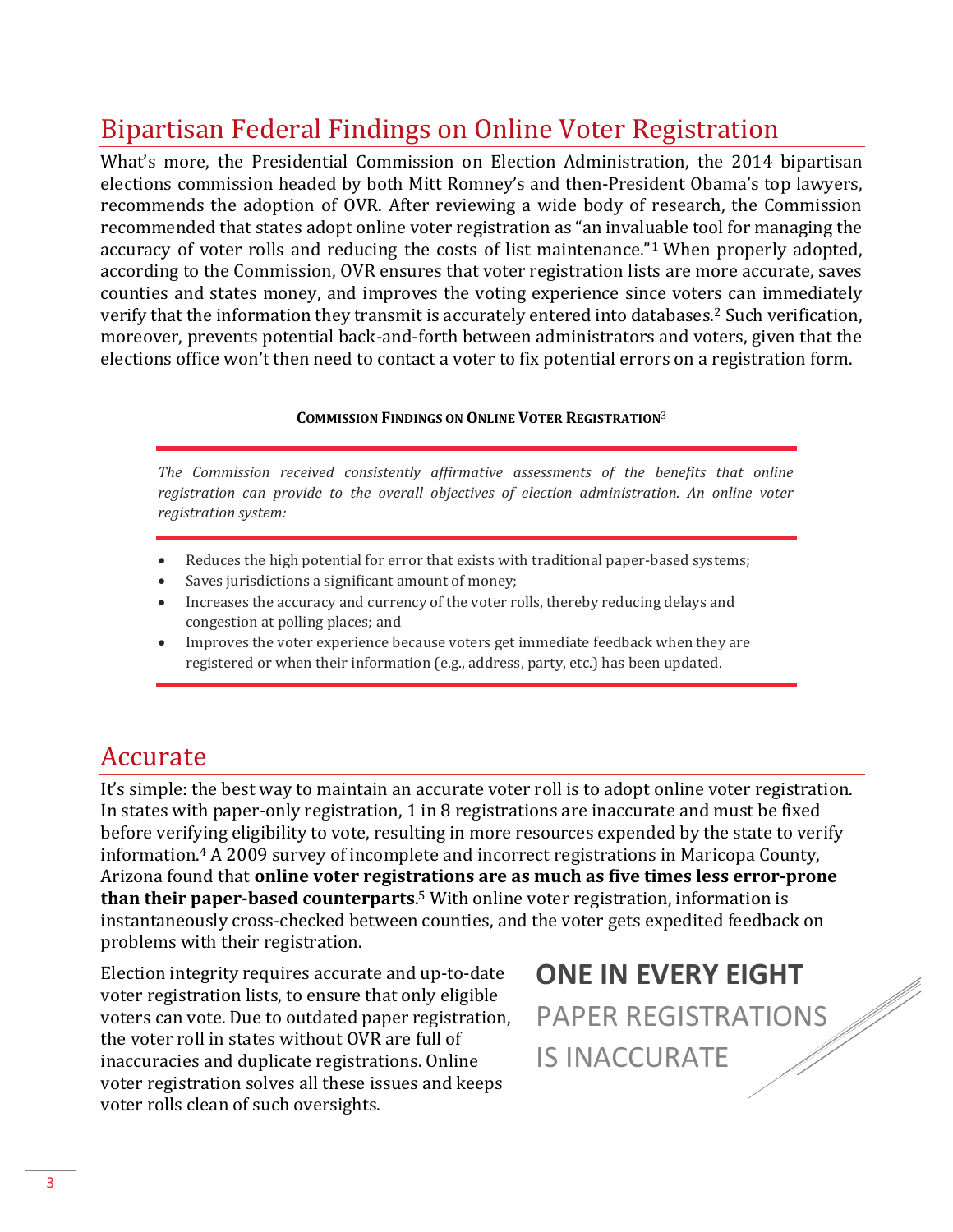| Are you interested in serving as an election worker?                                                                                                     |                   | Yes                                                | No                      |
|----------------------------------------------------------------------------------------------------------------------------------------------------------|-------------------|----------------------------------------------------|-------------------------|
| Last Name Include Suffix if any<br>(Jr, Sr, III)<br>$111$ $k_1$                                                                                          | <b>First Name</b> | <b>Middle Name</b><br>$($ f any $)$<br>$(1 -  u )$ | Former Name (if any)    |
| Residence Address: Street Address and Apartment Number. If<br>none, describe where you live. (Do not include P.O. Box, Rural Rt. or Business<br>Address) |                   | City                                               | <b>TEXAS</b>            |
| $1726$ $C1$ $C1$ $D2$ $D3$ $D4$ $D5$ $D7$ $D7$ $D7$                                                                                                      |                   | County                                             | Zip Code                |
| Mailing Address: Street Address and Apartment Number.<br>(If mail cannot be delivered to your residence address.)<br>$336$ L 1.1 (a  4 ) b . 4 + + 1     |                   | City                                               | <b>State</b><br>$K_{n}$ |
|                                                                                                                                                          |                   | $G \cup F \cap Y$                                  | Zip Code                |
| City and County of Former Residence in Texas                                                                                                             |                   |                                                    |                         |

## Cost-Effective

Surveys conducted by the PEW Charitable Trust show that, on average, each state spends roughly \$250,000 for start-up costs to implement a system that facilitates OVR.<sup>6</sup> Once the system is in place, though, states start *saving* money: States with OVR spend a reported **\$0.50 to \$2.34 less per each registration transaction**. <sup>7</sup> The more citizens use OVR, the more the state saves. As such, the state and counties alike have a vested interest in doing some public campaigning to educate eligible would-be voters of the process.



Arizona provides a prime example. As the first state to implement OVR in 2002, Arizona almost immediately saw cost savings. It spent no more than \$100,000 in upfront costs, demonstrating that states can adopt OVR with minimal funds.<sup>8</sup> And thereafter it saw cost savings that continue to the present: whereas the state used to spend an average of \$0.83 to process each paper voter registration form, since the implementation of OVR it has **reduced costs to \$0.03 cents per online transaction**. 9

## Efficient

In addition to saving costs, elections clerks and administrators appreciate the administrative ease that OVR brings. In Texas, more than 70 percent of all new registrations are turned in to the county in the two months prior to the registration deadline, putting a strain on many County Elections Offices. Submission of paper voter registration forms requires clerks to transfer data from those forms to the county's computer system; this is a time-consuming and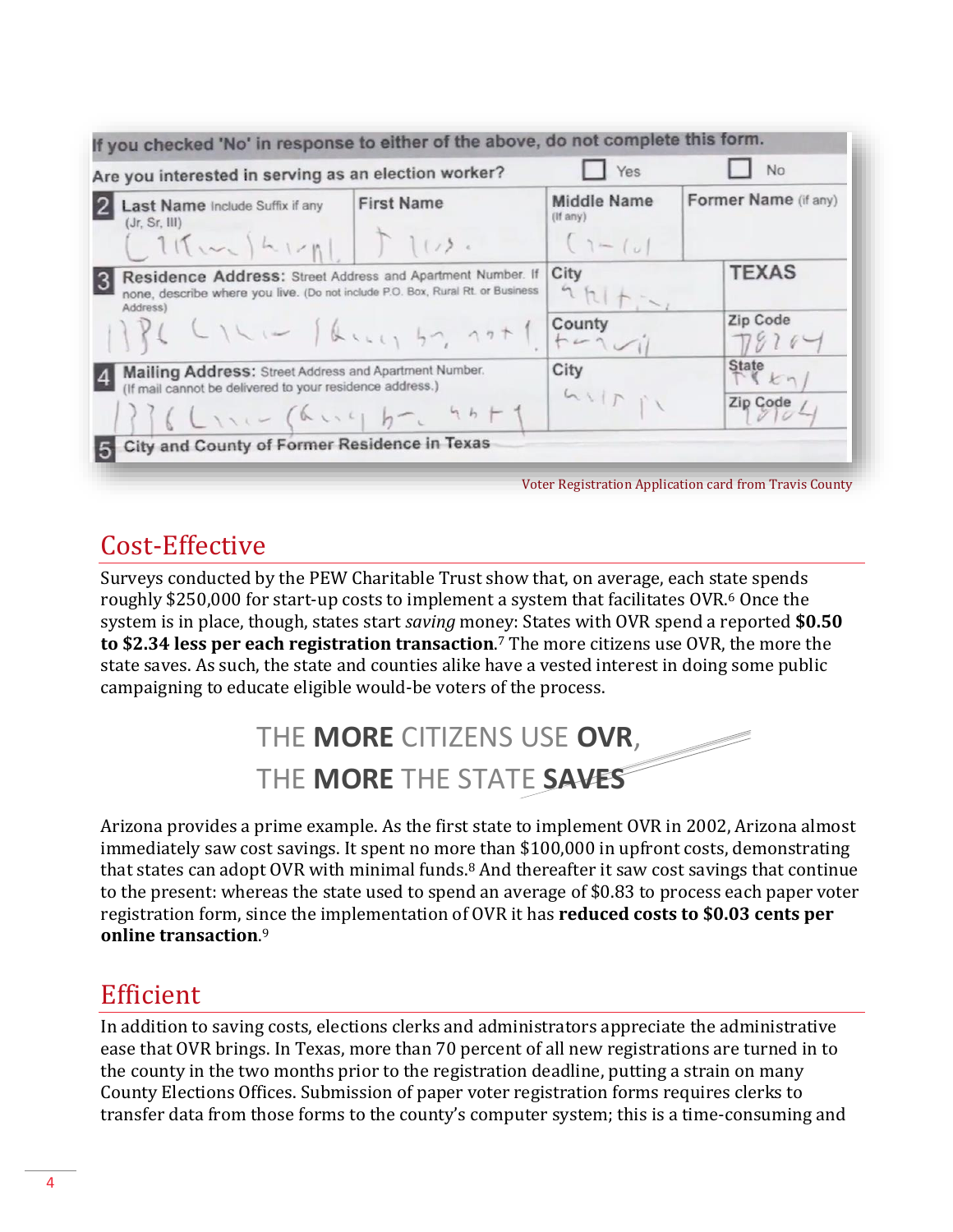oftentimes error-prone method of conducting elections business. When these offices don't have the resources to manually enter new and updated registrations into the online TEAM database to be sent to the Secretary of State before the start of early voting, people are turned away at the polls or told to vote with provisional ballots.

Paper registration relies on mail services to correctly handle sensitive information handwritten on a paper form. Mail service is inherently inefficient in an increasingly technological world: online registrations don't run the same risks of being lost, postmarked late, or physical tampering. **During the 2018 midterms**  *In Texas, counties receive more than* 



*new registrations within 60 days of the registration deadline.* 

**in Dallas County, Texas, over 1,000 voters' ability to vote was jeopardized by inefficient and unreliable mail services**. <sup>10</sup> Implementation of OVR greatly reduces the paper-tocomputer process, as more and more citizens begin submitting their information online. By getting rid of this outdated, process, voters can better ensure that their information is being captured accurately and timely, since they are plugging it in themselves. That additionally saves elections officials time, for they won't be required to try to track down as many voters down when the information doesn't add up.

## Secure

Implementation of online voter registration can be done without any compromise to the system's security. Voters themselves are submitting their own information, and input either the last four digits of their Social Security number or their drivers' license numbers. This way, the voter is not **relying on strangers deputized as volunteer registrars to handle their sensitive personal information**. In addition, as with any registration form, individuals registering online must attest to their eligibility requirements, including citizenship and age requirements. Such attestations are required no matter how the individual registers to vote. When it comes to the security of the state's overall voter registration system, each state can take measures – like two-factor authentication, as used in Colorado – to ensure that their systems are as hack-proof as possible.

## Nonpartisan

Online voter registration was first championed by conservative Republicans like Arizona Governor Jan Brewer, over 16 years ago. Since 2015 alone, **13 new Republican states have enacted or implemented online voter registration**:

*Alabama, Alaska, Florida, Idaho, Iowa, Kentucky, Nebraska, Ohio, Pennsylvania, Tennessee, West Virginia, Wisconsin*, and most recently *Oklahoma* and *Michigan*. Registration of voters is a nonpartisan issue. Data unequivocally shows that online voter registration does not alter the political balance of the registered population.

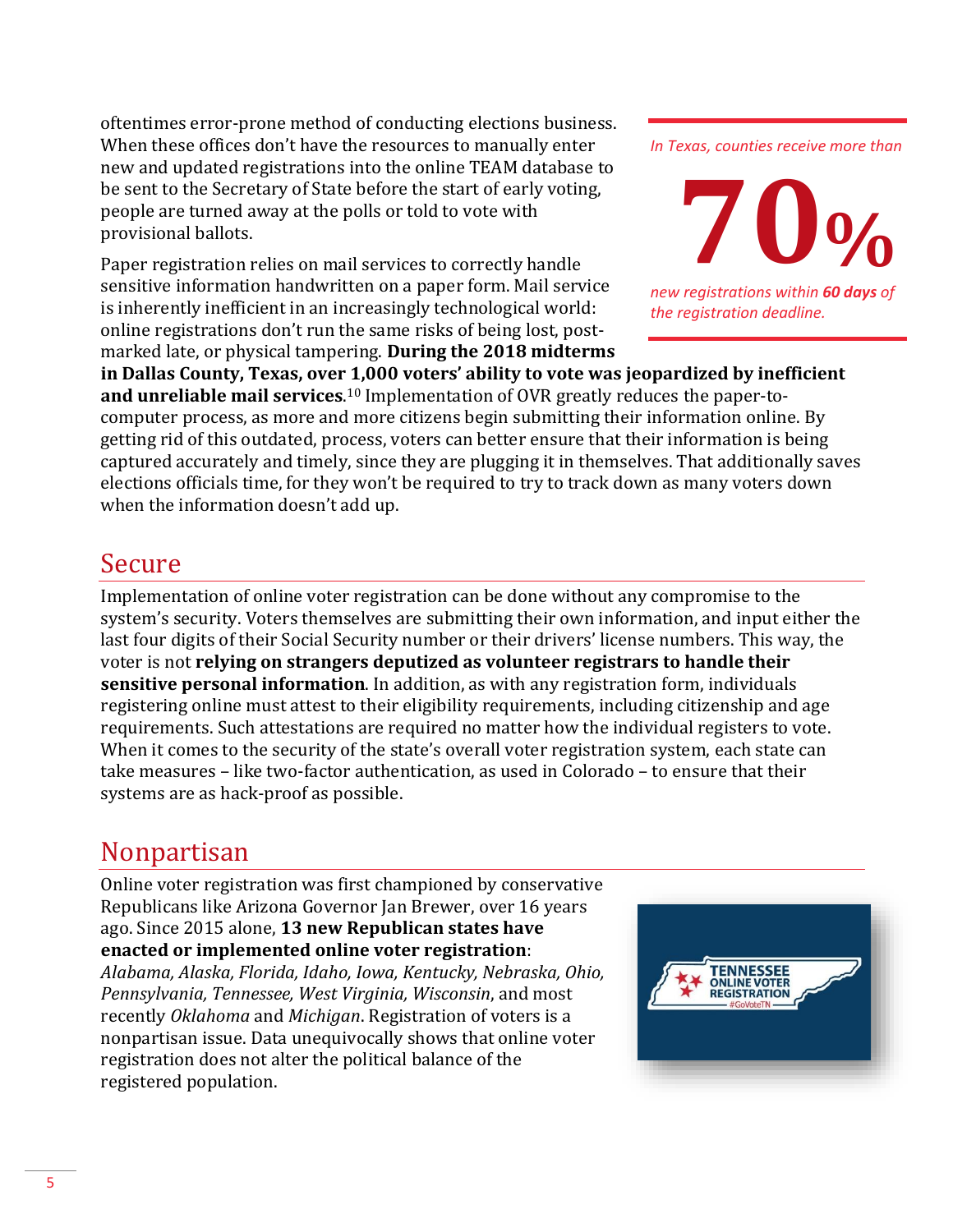In southern states that have had at least two electoral cycles since the implementation of OVR, **partisan balances have remained nearly identical to pre-OVR races**. Margins of victory for many Republican candidates actually increased in many cases directly after the implementation of OVR. Competitive races are ones in which the margin of victory is less than five percentage points, whereas mildly competitive races lie in the five to ten percent range, and noncompetitive races see ten or more percentage points between the victor and his or her opponent.

Despite many races in the 2018 midterms pushing towards the competitive range of victory margins, OVR had at least one full electoral cycle before where margins remained unchanged. Therefore, other factors such as a candidate's likability, political climate, and public trust in the government make a much larger impact on election results than OVR ever could.





#### **Georgia**

In March 2014, Georgia launched an online voter registration system.<sup>11</sup> Between April 2014 and October 2016, more than 350,000 of registrations took place through the online system,  $12$ 

## **71%** OF **OVR** REGISTRANTS VOTED **50%** OF **PAPER** REGISTRANTS VOTED

an estimated 25.5 percent of all registrations.<sup>13</sup> Over the next few years, the number of new Georgia voters registering online continued to increase compared to paper registrations.

In the first year of OVR implementation,

seventy-one percent of Georgia voters who registered online turned out to vote. Conversely, only 50 percent of voters registering by traditional methods, such as via mail or through state agencies, actually voted.<sup>14</sup> New registrants via OVR tended to be younger. Seventy percent of online voter registrants were between ages 18 and 34, and 42.4 percent of online voter registrants were registering to vote for the very first time.<sup>15</sup>

Despite a high percentage of online voter registrations, higher voter turnout of online registrants, and a demographic shift of the electorate, **partisan election outcomes have not changed in Georgia for the past decade.** Between 2010 and 2018, votes for each party have stayed relatively constant. Gubernatorial elections in 2010, 2014 and 2018 saw very little change in votes captured by the Republican candidate.

|                                         | Republican                 | <b>Third Party</b><br><b>Democrat</b> |                          | <b>Margin</b> |
|-----------------------------------------|----------------------------|---------------------------------------|--------------------------|---------------|
| 2010                                    | Nathan Deal<br>53%         | Roy E. Barnes<br>43%                  | John H. Monds (LP)<br>4% | $+10%$        |
| OVR Available March 2014                |                            |                                       |                          |               |
| <b>Nathan Deal (I)</b><br>2014<br>52.8% |                            | Jason J. Carter<br>44.9%              | Andrew Hunt (LP)<br>2.4% | $+7.9%$       |
| 2018                                    | <b>Brian Kemp</b><br>50.2% | <b>Stacey Abrams</b><br>48.8%         | Ted Metz (LP)<br>0.95%   | $+1.4%$       |

#### *Georgia Gubernatorial Elections*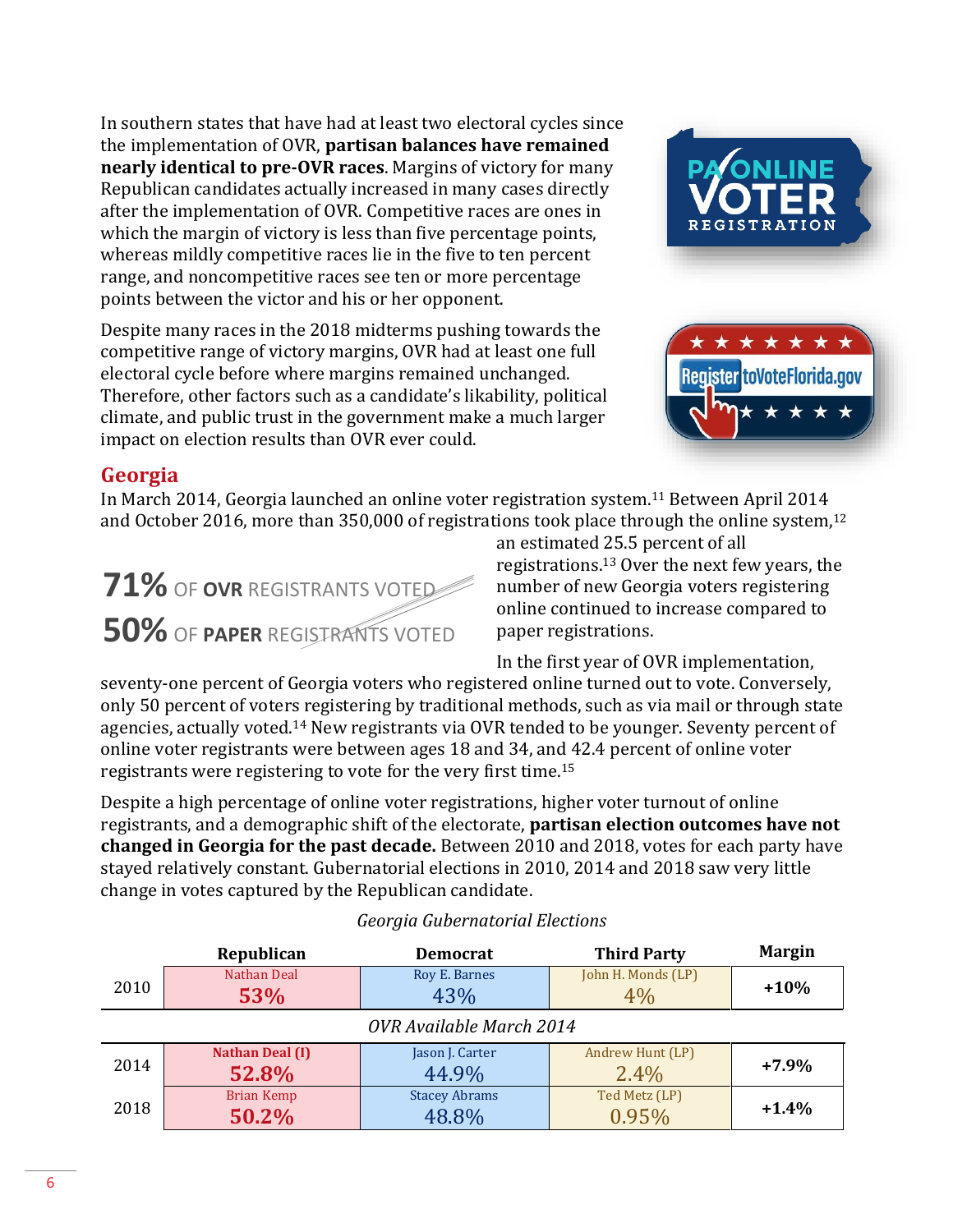While the margin of victory for Governor Kemp against Stacey Abrams was slim in 2018, many other factors contributed to this decline in margins, including the race becoming highly politicized in the wake of the 2016 Presidential Election. While margins declined, the percentage of votes captured by the Republican candidate remained above 50 percent. More significantly, with the implementation of OVR in early 2014, the margin of victory remained statistically similar to its pre-OVR level. The availability of online voter registration in Georgia has not altered the state's continuous election of a Republican Governor.

|                          | Republican                                               | <b>Democrat</b>                | <b>Third Party</b>     | <b>Margin</b> |
|--------------------------|----------------------------------------------------------|--------------------------------|------------------------|---------------|
| 2010                     | Sam Olens<br>52.9%                                       | <b>Ken Hodges</b><br>43.6%     | Don Smart (LP)<br>3.5% | $+9.3%$       |
| OVR Available March 2014 |                                                          |                                |                        |               |
| 2014                     | Sam Olens (I)<br>Greg K. Hecht<br>None<br>56.9%<br>43.1% |                                | $+13.8%$               |               |
| 2018                     | Chris Carr<br>51.3%                                      | <b>Charlie Bailey</b><br>48.7% | None                   | $+2.6%$       |

#### *Georgia Attorney General Elections*

Georgia's Attorney General outcomes show a similar trend. In fact, the Republican candidate held a stronger margin of victory than did the victorious Republican Governor's race. Just as with the gubernatorial election, the Attorney General race consistently sees a victorious Republican candidate both before and after the implementation of OVR.

#### **Alabama**

Alabama experiences consistency in the partisanship of election outcomes after the implementation of OVR. A more recent adopter, Alabama began offering voters the option to register online in 2016.<sup>16</sup> With the availability of OVR, Alabama's republican governors continue to run in races considered highly uncompetitive based on each year's race respective margin of victory.

|                             | Republican                            | <b>Democrat</b>               | <b>Margin</b> |  |
|-----------------------------|---------------------------------------|-------------------------------|---------------|--|
| 2010                        | Robert J. Bentley<br>57.9%            | <b>Ron Sparks</b><br>42.1%    | $+15.8%$      |  |
| 2014                        | <b>Robert J. Bentley (I)</b><br>63.6% | Parker Griffith<br>36.2%      | $+27.4%$      |  |
| OVR Available February 2016 |                                       |                               |               |  |
| 2018                        | Kay Ivey<br>59.5%                     | <b>Walter Maddox</b><br>40.4% | $+10.1%$      |  |

#### *Alabama Gubernatorial Elections*

The attorney general's race reflects the same uniformity after the adoption of OVR as the gubernatorial. The 2010 and 2018 races had near identical numbers, even with an increase in voter turnout. In both races for attorney general, the republican candidate handily won with a margin of 17.7 percent. Races such as this indicate OVR's negligible impact on electoral outcomes, even with a rate of higher participation by these online registrants.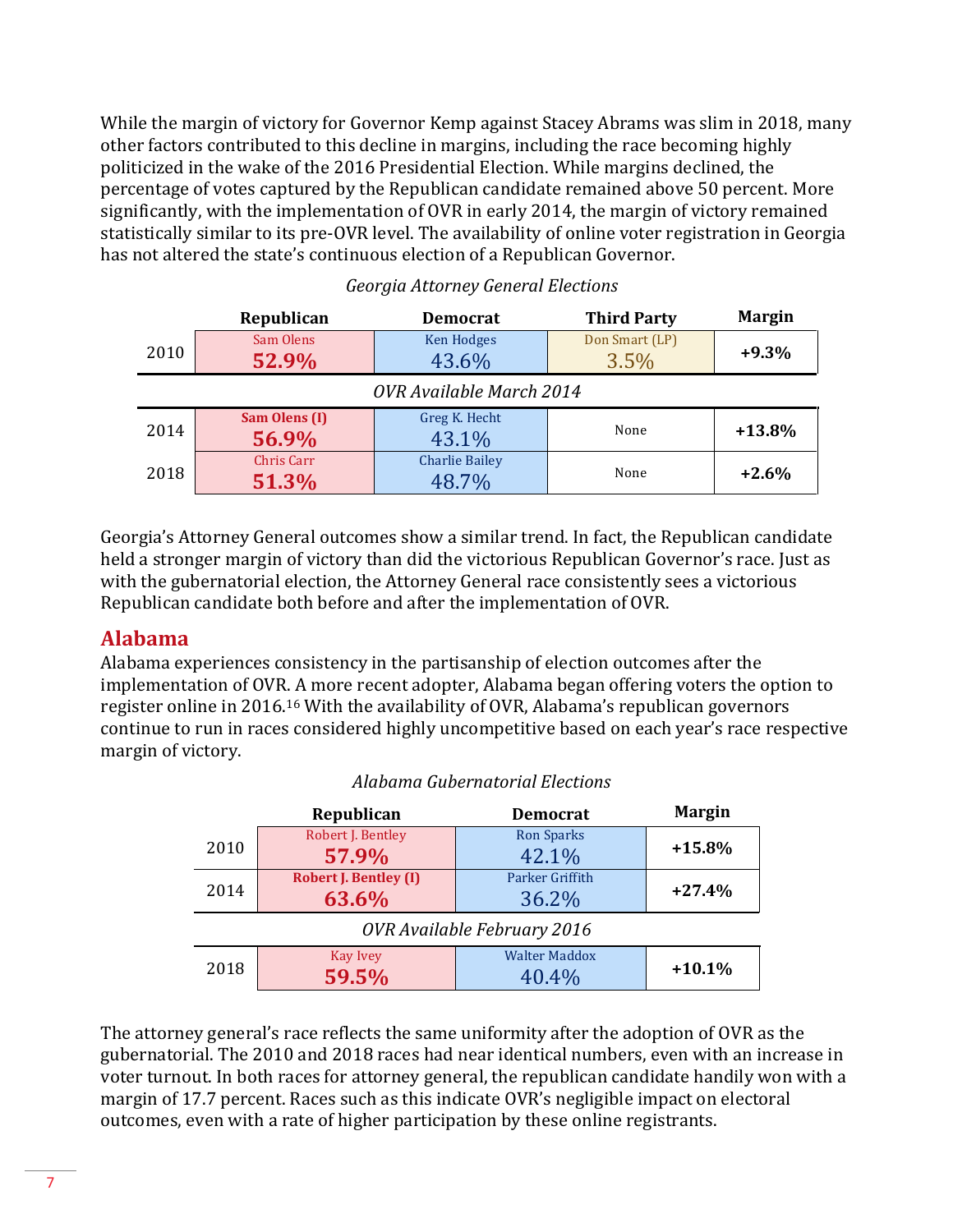|                             | Republican                                                       | <b>Democrat</b>           | <b>Margin</b> |  |
|-----------------------------|------------------------------------------------------------------|---------------------------|---------------|--|
| 2010                        | <b>Luther Strange</b><br><b>Votes Cast: 865,203</b><br>58.8%     | James Anderson<br>41.1%   | $+17.7%$      |  |
| 2014                        | <b>Luther Strange (I)</b><br><b>Votes Cast: 681,973</b><br>58.4% | Joe Hubbard<br>41.4%      | $+16%$        |  |
| OVR Available February 2016 |                                                                  |                           |               |  |
| 2018                        | <b>Steve Marshall</b><br>Votes Cast: 1,004,438<br>58.8%          | Joseph Siegelman<br>41.1% | $+17.7%$      |  |

#### *Alabama Attorney General Elections*

In fact, each of the state's top leadership positions consistently hold a strong Republican victory margin: Governor, Attorney General, Secretary of State, and Lieutenant Governor's races all see a noncompetitive race with a margin of victory well over 10 percentage points (and most over 15 points) both before and after the implementation of OVR. Alabama has seen a steady and continuous Republican majority, and election outcomes have been entirely unaffected by the introduction of OVR in the state.

#### *Alabama Secretary of State Elections*

|                             | Republican              | <b>Democrat</b>        | <b>Margin</b> |  |
|-----------------------------|-------------------------|------------------------|---------------|--|
|                             | <b>Beth Chapman (I)</b> | <b>Scott Gilliland</b> |               |  |
| 2010                        | 62%                     | 38%                    | $+24%$        |  |
|                             | John Merrill            | Lula Albert-Kaigler    |               |  |
| 2014                        | 64.3%                   | 35.6%                  | $+28.7%$      |  |
| OVR Available February 2016 |                         |                        |               |  |
|                             | <b>John Merrill (I)</b> | <b>Heather Milam</b>   |               |  |
| 2018                        | 61.1%                   | 38.9%                  | $+22.2%$      |  |

#### *Alabama Lieutenant Governor Elections*

|                             | Republican                     | <b>Democrat</b>           | <b>Margin</b> |  |
|-----------------------------|--------------------------------|---------------------------|---------------|--|
| 2010                        | <b>Kay Ivey</b><br>52%         | Jim Folsom Jr. (I)<br>48% | $+4%$         |  |
| 2014                        | <b>Kay Ivey (I)</b><br>63.2%   | James C. Fields<br>36.7%  |               |  |
| OVR Available February 2016 |                                |                           |               |  |
| 2018                        | <b>Will Ainsworth</b><br>61.3% | Will Boyd<br>38.7%        | $+22.6%$      |  |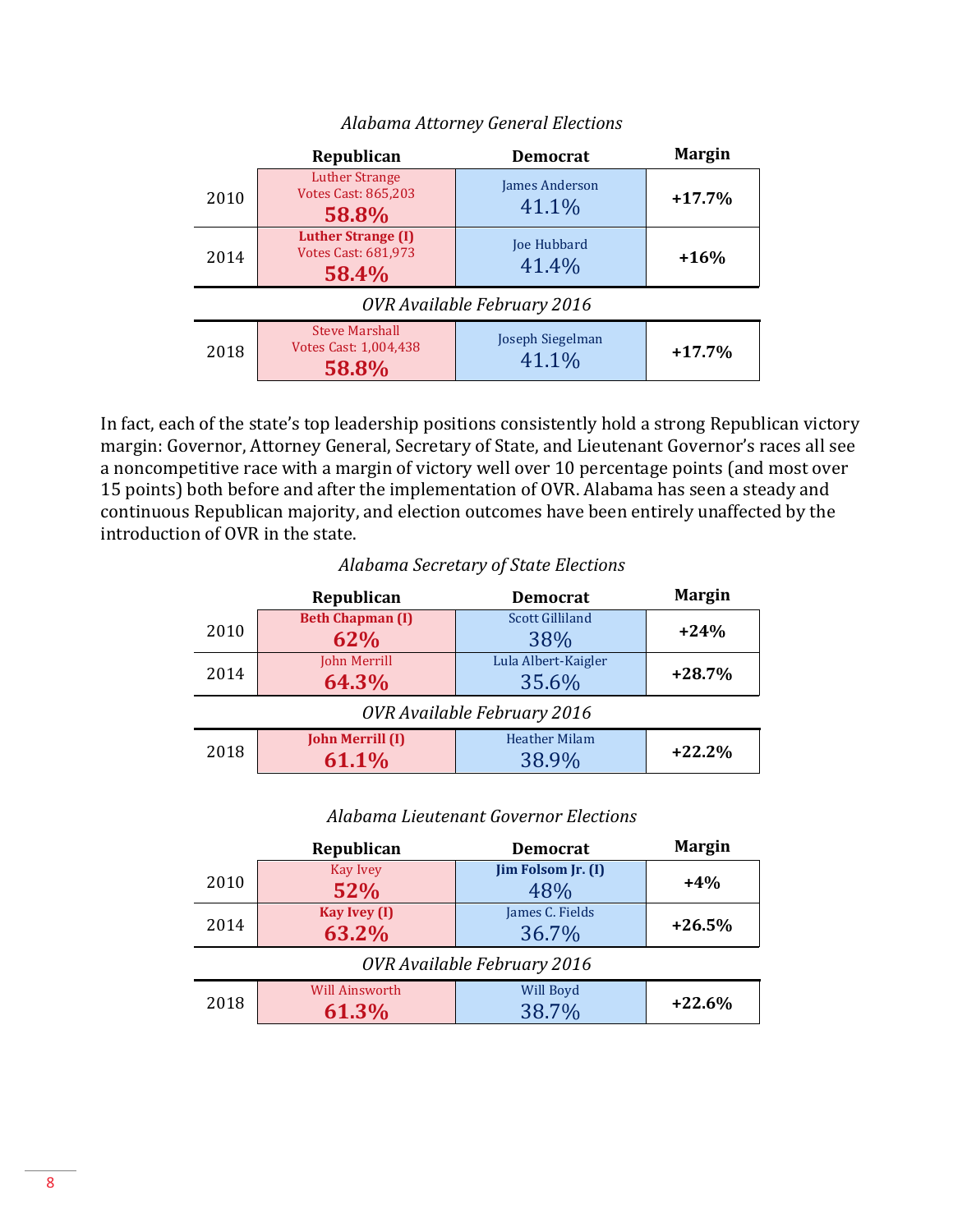#### **South Carolina**

South Carolina began using online voter registration earlier than both Alabama and Georgia, implementing the modern system in 2012,<sup>17</sup> and like these states, South Carolina experiences a consistent Republican majority in its elections both before and after 2012 as evidenced by its Governor and Secretary of State's races over the last ten years.

|                              | Republican                   | <b>Democrat</b>                                                 | <b>Third Party</b>            | <b>Margin</b> |
|------------------------------|------------------------------|-----------------------------------------------------------------|-------------------------------|---------------|
| Nikki Haley<br>2010<br>51.4% |                              | <b>Vincent Sheheen</b><br>46.9%                                 | Morgan Reeves (GR)<br>$0.9\%$ | $+4.5%$       |
| OVR Available October 2012   |                              |                                                                 |                               |               |
| 2014                         | Nikki Haley (I)<br>55.9%     | Steve French (LP)<br><b>Vincent Sheheen</b><br>$1.2\%$<br>41.4% |                               | $+14.5%$      |
| 2018                         | <b>Henry McMaster</b><br>54% | James Smith<br>45.9%                                            | None                          | $+8.1%$       |

#### *South Carolina Gubernatorial Elections*

#### *South Carolina Attorney General Elections*

|                                     | Republican                              | <b>Democrat</b>              | <b>Margin</b> |  |
|-------------------------------------|-----------------------------------------|------------------------------|---------------|--|
| 2010                                | Mark Hammond (I) <sup>18</sup><br>60.9% | Marjorie Johnson<br>39%      | $+21.9%$      |  |
| <b>OVR Implemented October 2012</b> |                                         |                              |               |  |
| 2014                                | <b>Mark Hammond (I)</b><br>59.5%        | <b>Ginny Deerin</b><br>40.4% | $+19.1%$      |  |
| 2018                                | <b>Mark Hammond (I)</b><br>57.1%        | Melvin Whittenburg<br>42.8%  | $+14.3%$      |  |

## Conclusion

While slight shifts in the margins of victory exist, this is not the result of online voter registration. Many factors can be attributed to shifting partisan alignments of the voting population. It has been indicated that public policy perceptions, evaluations of government performance, and feelings about a candidate's characteristics play a more substantial role in voting behavior than does access to voter registration.<sup>19</sup> It is the parties and the candidates who are ultimately responsible for the ways in which new registrants vote. Online voter registration has not been proven to be an indicator of party alignments and is not responsible for any sort of shift in voting behavior.

The election results of Georgia, Alabama, and South Carolina all suggest that the implementation of online voter registration does not alter party outcomes in Southern Republican Strongholds. In each of the three states, the Republican candidates are victorious both before and after OVR was introduced. **Despite the success of online voter registration in these states, there has not been a shift in election outcomes.**